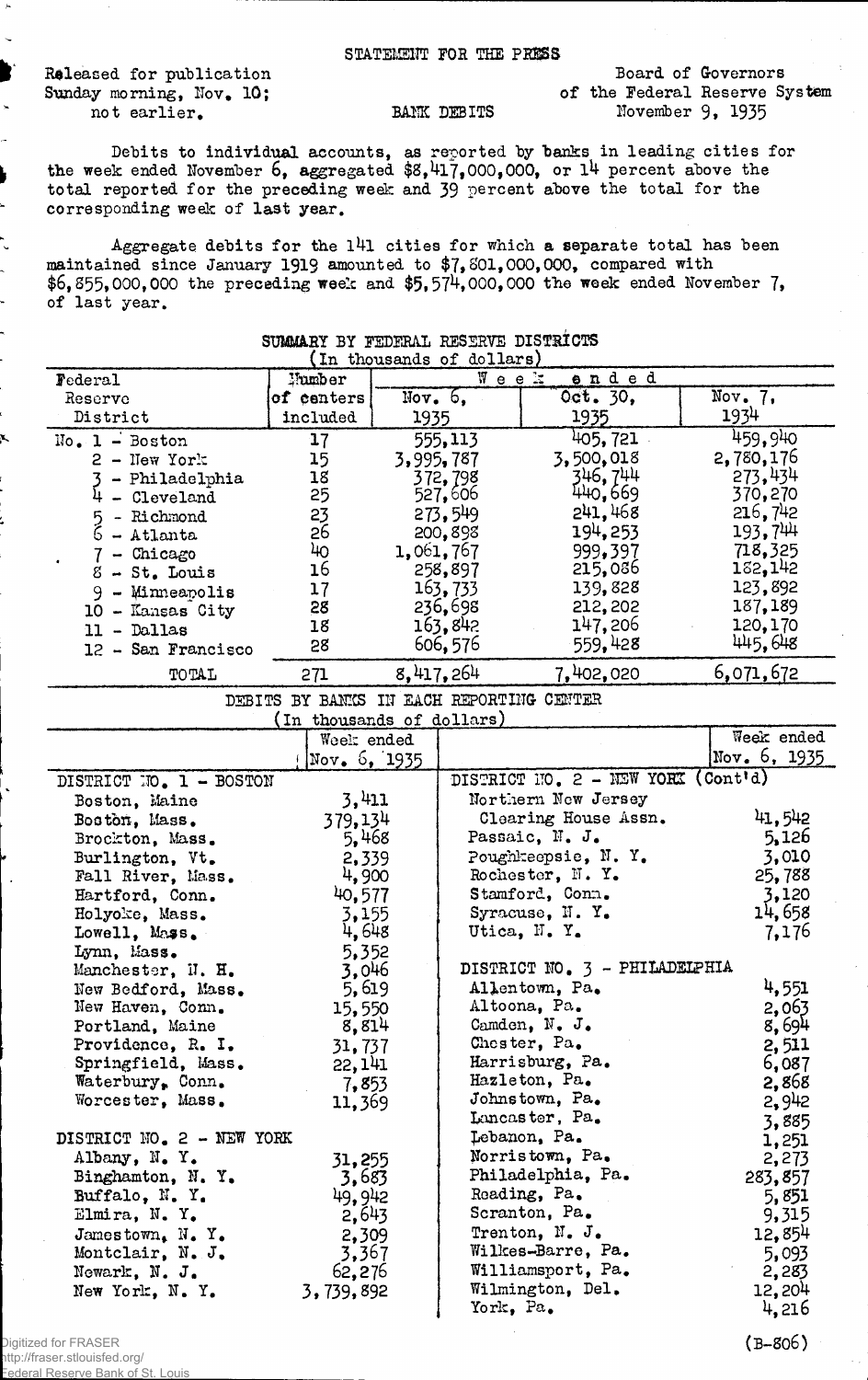DESITS BY BANKS IN FACH REPORTING CENTER

 $\varphi(\vec{x})$ 

 $\sim$  $\sim$   $_{\rm t}$ 

|                            |                  | (In thousands of dollars)         | $B-806$      |
|----------------------------|------------------|-----------------------------------|--------------|
|                            | Week ended       |                                   | Week ended   |
|                            | $N_0v$ , 6, 1935 |                                   | Nov. 6, 1935 |
| DISTRICT NO. 4 - CLEVELAND |                  | DISTRICT NO. 6 - ATLANTA (Cont'd) |              |
| Akron, Ohio                | 14,010           | Elberton, Ga.                     | 337          |
| Butler, Pa.                | 1,815            | Hattiesburg, Miss.                | 850          |
| Canton, Ohio               | 7,403            | Jackson, Miss.                    | 6,098        |
| Cincinnati, Ohio           | 79,460           | Jacksonville, Fla.                | 13,326       |
| Cleveland, Ohio            | 132,749          | Knoxville, Tenn.                  | 5,452        |
| Columbus, Ohio             | 36,569           | Macon, Ga.                        | 3,405        |
| Dayton, Ohio               | 11,503           | Meridian, Miss.                   | 2,039        |
| Erie, Pa.                  | 5,516            | Miami, Fla.                       | 5,265        |
| Franklin, Pa.              | 694              | Mobile, Ala.                      | 7,093        |
| Greensburg, Pa.            | 1,421            | Montgomery, Ala.                  | 5,444        |
| Hamilton, Ohio             | 2,331            | Nashville, Tenn.                  | 16,018       |
| Homestead, Pa.             | 543              | Newnan, Ga.                       | 578          |
| Lexington, Ky.             | 4,546            | New Orleans, La.                  | 49,440       |
| Lima, Ohio                 | 2,326            | Pensacola, Fla.                   | 1,892        |
| Lorain, Ohio               | 731              | Savannah, Ga.                     | 7,154        |
| Middletown, Ohio           | 1,821            | Tampa, Fla.                       | 5,408        |
| Oil City, Pa.              | 1,535            | Valdosta, Ga.                     | 758          |
| Pittsburgh, Pa.            | 172,539          | Vicksburg, Miss.                  | 1,781        |
| Springfield, Ohio          | 3,637            |                                   |              |
| Steubenville, Ohio         | 1,542            | DISTRICT NO. 7 - CHICAGO          |              |
| Toledo, Ohio               | 26,266           | Adrian, Mich.                     | 583          |
| Warren, Ohio               | 1,754            | Aurora, Ill.                      | 1,958        |
| Wheeling, W. Va.           | 7,059            | Battle Creek, Mich.               | 2,585        |
| Youngstown, Ohio           | 8,277            | Bay City, Mich.                   | 2,145        |
| Zanesville, Ohio           | 1,559            | Bloomington, Ill.                 | 2,882        |
|                            |                  | Cedar Rapids, Iowa                | 5,575        |
| DISTRIDT NO. 5 - RICHMOND  |                  | Champaign-Urbana, Ill.            | 2,897        |
| Asheville, N. C.           | 2,532            | Chicago, Ill.                     | 622,081      |
| Baltimore, Md.             | 69,919           | Clinton, Iowa                     | 1,649        |
| Charleston, S. C.          | 3,486            | Danville, Ill.                    | 1,861        |
| Charleston, W. Va.         | 12,785           | Davenport, Iowa                   | 4,682        |
| Charlotte, N. C.           | 14,541           | Decatur, Ill.                     | 3,467        |
| Columbia, S. C.            | 6,454            | Des Moines, Iowa                  | 29,781       |
| Cumberland, Md.            | 1,853            | Detroit, Mich.                    | 174,952      |
| Danville, Va.              | 3,856            | Dubuque, Iowa                     | 1,939        |
| Durham, N. C.              | 11, 147          | Elgin, Ill.                       | 1,495        |
| Greensboro, N. C.          | 3,112            | Flint, Mich.                      | 7,728        |
| Greenville, S. C.          | 4,631            | Fort Wayne, Ind.                  | 7,568        |
| Hagerstown, Md.            | 1,980            | Gary, Ind.                        | 3,479        |
| Huntington, W. Va.         | 3,261            | Grand Rapids, Mich.               | 10,403       |
| Lynchburg, Va.             | 3,300            | Green Bay, Wis.                   | 2,438        |
| Newport News, Va.          | 1,623            | Hammond, Ind.                     | 1,131        |
| Norfolk, Va.               | 10,100           | Indianapolis, Ind.                | 40,925       |
| Portsmouth, Va.            | 843              | Jackson, Mich.                    | 3,256        |
| Raleigh, N. C.             | 5,493            | Kalamazoo, Mich.                  | 4,557        |
| Richmond, Va.              | 42,319           | Lansing, Mich.                    | 4,508        |
| Roanoke, Va.               | 5,643            | Manitowoc, Wis.                   | 1,459        |
| Spartanburg, S. C.         | 2,253            | Mason City, Iowa                  | 2,072        |
| Washington, D. C.          | 51,523           | Milwaukee, Wis.                   | 57,963       |
| Wilmington, N. C.          | 2,360            | Moline, Ill.                      | 1,340        |
| Winston-Salem, N. C.       | 10,788           | Muscatine, Iowa                   | 712          |
|                            |                  | Oshkosh, Wis.                     | 2,072        |
| DISTRICT NO. 6 - ATLANTA   |                  | Peoria, Ill.                      | 11,687       |
| Albany, Ga.                | 938              | Rockford, Ill.                    | 4,560        |
| Atlanta, Ga.               | 35,347           | Saginaw, Mich.                    | 4,362        |
| Augusta, Ga.               | 4,207            | Sheboygan, Wis.                   | 2,669        |
| Birmingham, Ala.           | 14,643           | Sioux City, Iowa                  | 9,139        |
| Brunswick, Ga.             | 548              | South Bend, Ind.                  | 6,712        |
| Chattanooga, Tenn.         | 9,428            | Springfield, Ill.                 | 4,752        |
| Columbus, Ga.              | 2,715            | Terre Haute, Ind.                 | 4,235        |
| Dothan, Ala.               | 734              | Waterloo, Iowa                    | 3,003        |

Digitized for FRASER http://fraser.stlouisfed.org/

 $\overline{a}$ 

 $\ddot{\phantom{0}}$ 

Ì.

Ň,

 $\ddot{\phantom{0}}$ 

Federal Reserve Bank of St. Louis